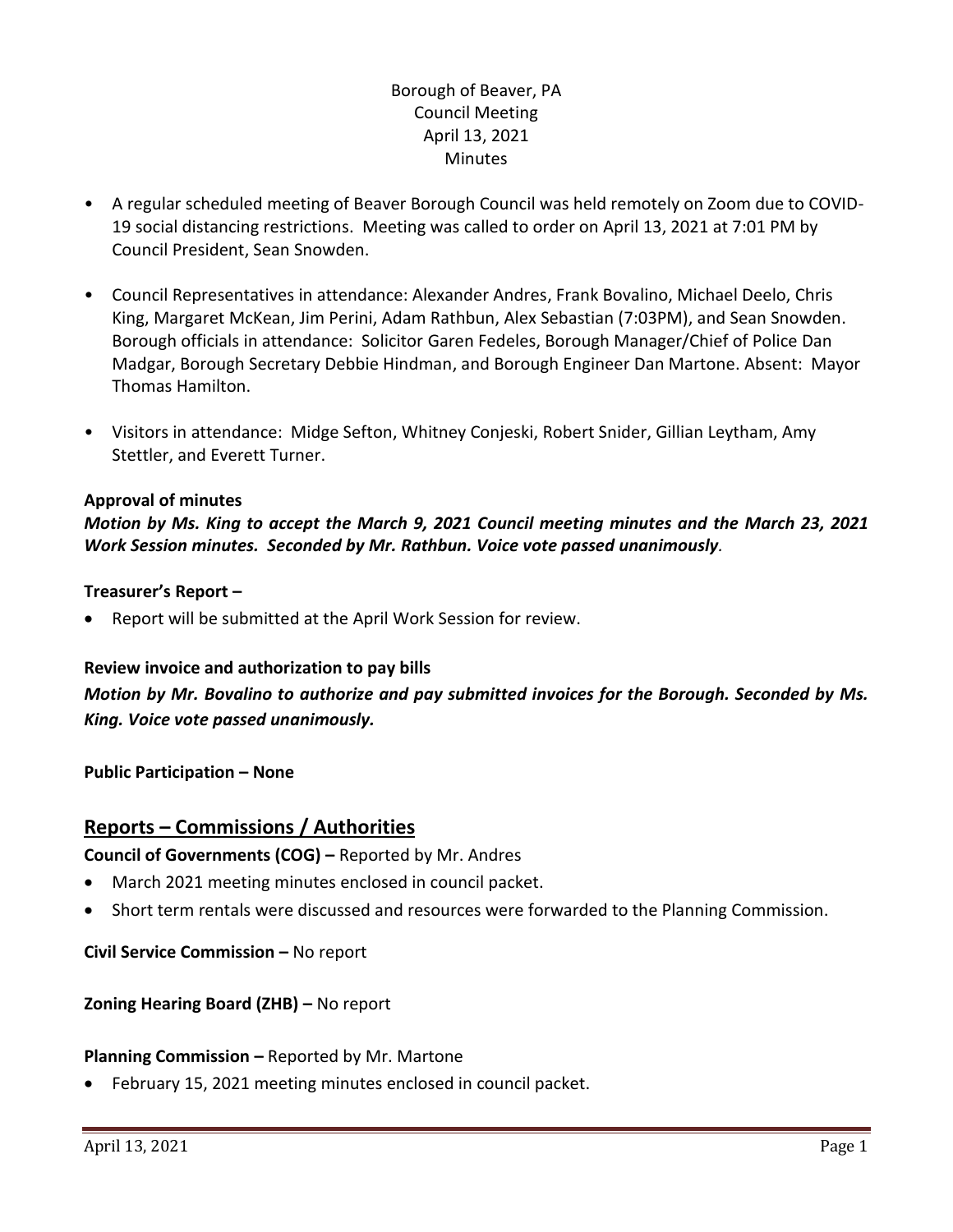Continuing to finalize recommended zoning ordinance updates. Expected to have recommendations to Council next month.

### **Tree Commission –**

- Ms. King asked if the Tree Commission has been having meetings.
	- $\circ$  Ms. Hindman Reaches out monthly for reports but has not received anything.

### **Code Enforcement Officer Report –**

- March 2021 report from Code Enforcement Officer enclosed in council packet.
- $\bullet$  Mr. Martone Completing the final remediation on the 4<sup>th</sup> Street project after last year's gas line replacement project. Mr. Martone and Mr. Sprecker walked through and identified 28 properties with non-compliant sidewalks/curbs. Of those 28 properties, Mr. Sprecker has met with 26 and they are in the process of making the repairs to be compliant.

#### **Historic Architectural Review Board (HARB) –** No report

#### **Municipal Authority –**

March 17, 2021 meeting minutes enclosed in council packet.

# **Council Committee Reports**

**Shaw Park/Pool –** No report

#### **Public Safety / Code Enforcement –** No report

**Finance** – Reported by Mr. Perini

2021 budget is still going as scheduled.

#### **Highways –** Reported by Mr. Bovalino

- Discussed the road deterioration on Third Street in front of Wendy's and McDonalds.
	- $\circ$  Mr. Madgar There has been some progress made. PennDot has completed testing on this portion of the road to see why the deterioration keeps happening.
	- $\circ$  Mr. Martone PennDot has stated they hope to have this section of the road fixed by June or July this year. Mr. Martone is also trying to get a commitment from PennDot for repairs on Market Street, as it is also a state road.

#### **General Government –** Reported by Mr. Andres

 Sent out a survey to Council members to prioritize projects and has received two responses. Would like to have results to present to council at the next Work Session.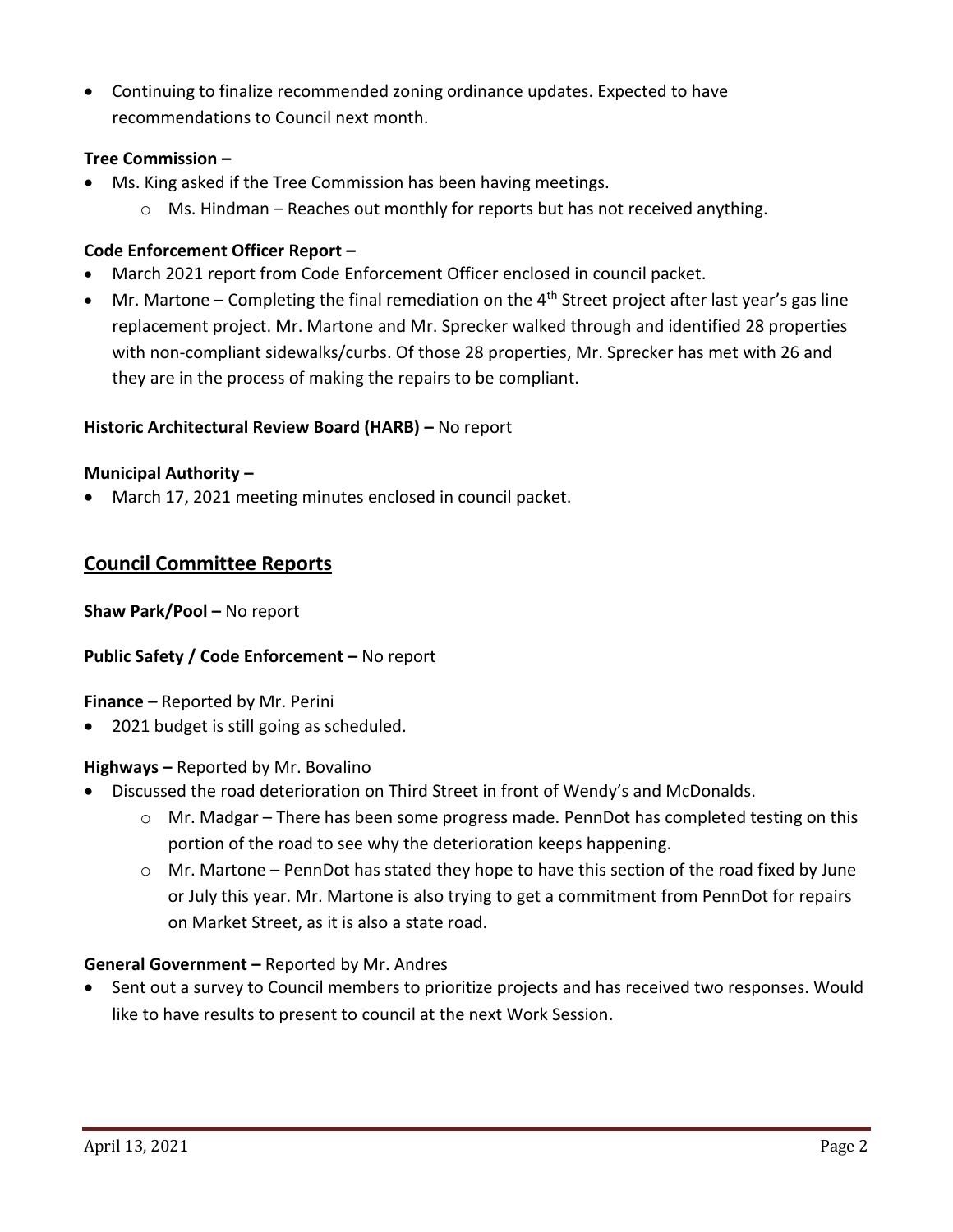### **Recreation –**

- Ms. King asked when the misting station will start in Shaw Park this year.
	- $\circ$  Mr. Madgar Unsure if a misting station will be provided this summer. Many glass bottles had to be cleaned up last summer and could be a liability. Discussions will continue, no decision has been made.
- Ms. King asked what happens to new trees that did not make it through the winter.
	- $\circ$  Mr. Madgar A joint effort is made between the Tree Commission and Borough workers to identify any dead trees to be removed and then plant something else in its place. Currently waiting the Tree Commission's recommendations as to what to plant on Third Street.

# **Reports**

#### **Manager's/Police Report –** Reported by Mr. Madgar

- Reviewed Borough Manager report provided in council packet.
- $\bullet$  Hostetter Auctioneers will be starting the inventory process at the pool on April 26<sup>th</sup>. This process is expected to take a few weeks.
- Bruce Pollock of RSSC Architecture will be attending the next Work Session to show potential blueprints/construction of Borough Building. Blueprints were completed when potential construction of pool and Borough building simultaneously was being considered. Eventually, the Borough Building construction was put on the back-burner. Asked that this discussion be put on the Work Session agenda.
- Mr. Martone, Mayor Hamilton and Solicitor Fedeles are in current negotiations with Columbia Gas regarding road paving reimbursement.
- $\bullet$  Mr. Martone Handicapped ramps are being installed along  $4^{th}$  Street (approximately 25 locations, totaling approximately 45 ramps). This installation costs approximately \$100,000 and will be paid fully by Columbia Gas to make the intersections ADA compliant. This will be at no cost to Beaver Borough or tax payers. This project started last week and is expected to be completed by the end of April.
- Mr. Andres Thanked Borough workers for clearing fallen limbs in Boquet Park and suggested that caution tape be placed in the future to prevent children from playing.
	- $\circ$  Mr. Madgar Fallen limbs were caused by high winds. When the limbs were being cleared, it was found that the tree was rotted and needed removed.
- Mr. Andres Noticed that a couple trash cans were missing in Bouquet park as well, asked if they were damaged by the fallen limbs.
	- o Mr. Madgar Some trash cans were removed because of pet litter, diapers, and household garbage were found in the trash cans. The trash cans will be repositioned so people using the park will be able to access them easier.
- Mr. Andres Noticed bikes at the corner of College Avenue and Third Street and have been there for a few weeks.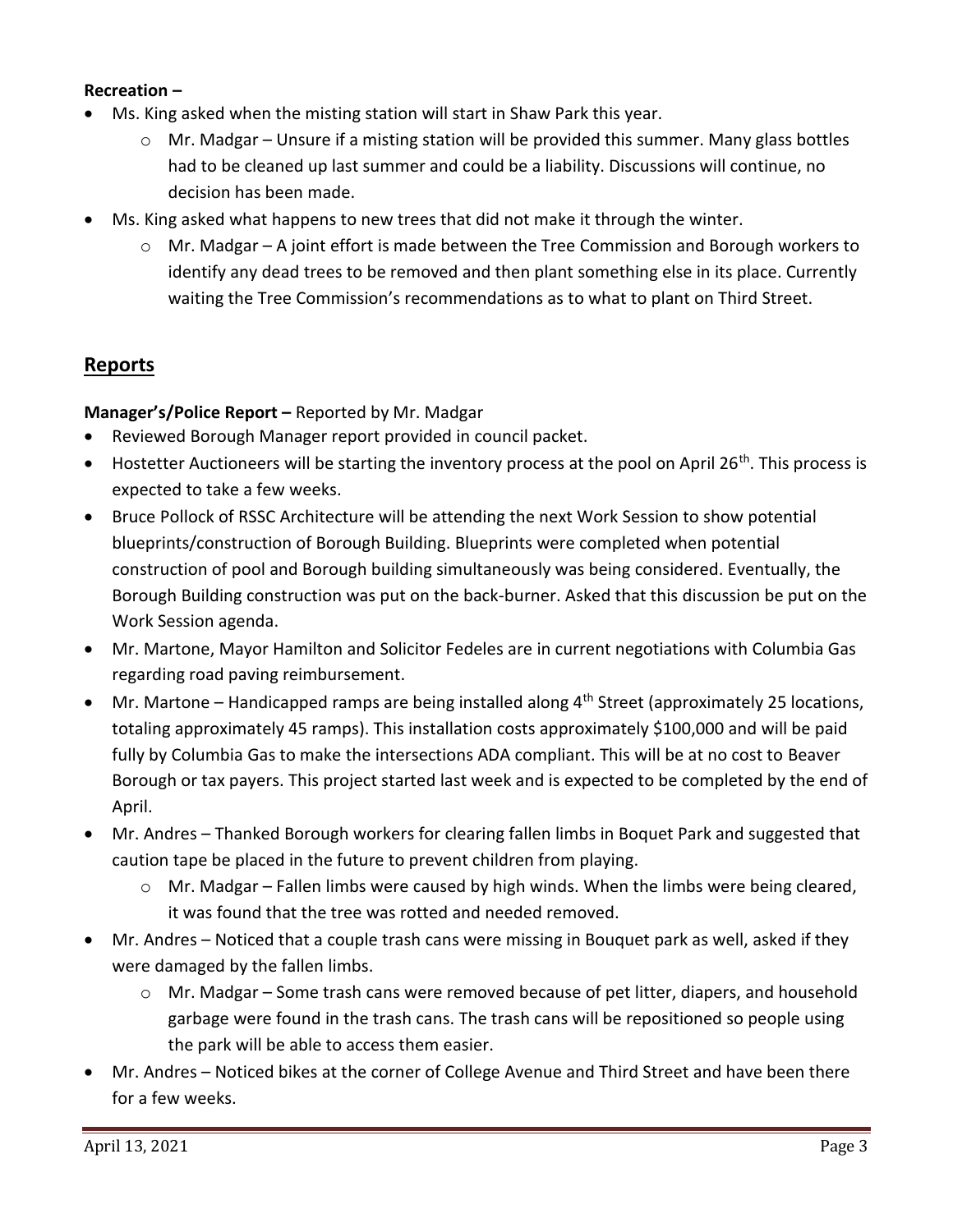- $\circ$  Mr. Madgar The bikes belong to residents that live nearby. There are also bike racks there to be used.
- Mr. Andres Asked if there were any policies regarding flags in town, had noticed that some flags are flying at half-mast while others are not.
	- o Mr. Madgar The Highway Department Supervisor has a state calendar with all of the official days the flag is to be at half-mast, but some organizations do it for personal/individual reasons such as to honor someone.
- Mr. Andres Wanted to comment on the Borough Building blueprints/designs. Unsure what Council is going to do with these designs, as there is no capital for a pool and Council won't be able to have capital for the Borough Building. Capital should be made first before designs are looked at.
	- $\circ$  Mr. Madgar This process was started approximately two years ago and these designs are already paid for. The designs were then put on the back burner once Council started looking into potentially installing a new pool.
- Mr. Perini Now that Rental Registration has done a complete cycle and properties are being inspected a second time, should the program be looked at closer to see if any improvements or changes need made?
	- o Mr. Madgar Changes are constantly being made to adapt as potential issues are encountered.
		- **Ms. Hindman Inspections and collections are going well within the program. Only** suggestion is for the Borough to look into some kind of software to make tracking and billing more efficient.
		- Mr. Madgar Software is being researched. The Borough has also reached out to surrounding communities with a Rental Registration program to see what software they are using.
	- $\circ$  Mr. Perini Wants to ensure that the program is meeting the Borough's expectations.
	- $\circ$  Mr. Snowden Suggested that the Borough reach out to Bob Bickerton to see if he has any or knows of any software that could be used.
	- $\circ$  Mr. Deelo Suggested to reach out to PSAB for help as they have been helpful with code enforcement in the past.

# **President's Report –** Reported by Mr. Snowden

- Asked that discussion regarding the Water Lot be added to the next Work Session's agenda.
- After reading through the comments made on the pool, there were mentions of Shaw Park needing cleaned more. Mr. Snowden has not noticed the park with garbage and sees Borough workers there frequently cleaning. Asked those to reach out to the Borough if there is ever any issue noticed with the parks so it can be taken care of.
- Mr. Andres Wanted to clarify that the Borough is not shutting down any parks in town.
	- $\circ$  Mr. Snowden The Borough is not associated with any of the events in town that may be canceling or postponing. No parks are being shut down.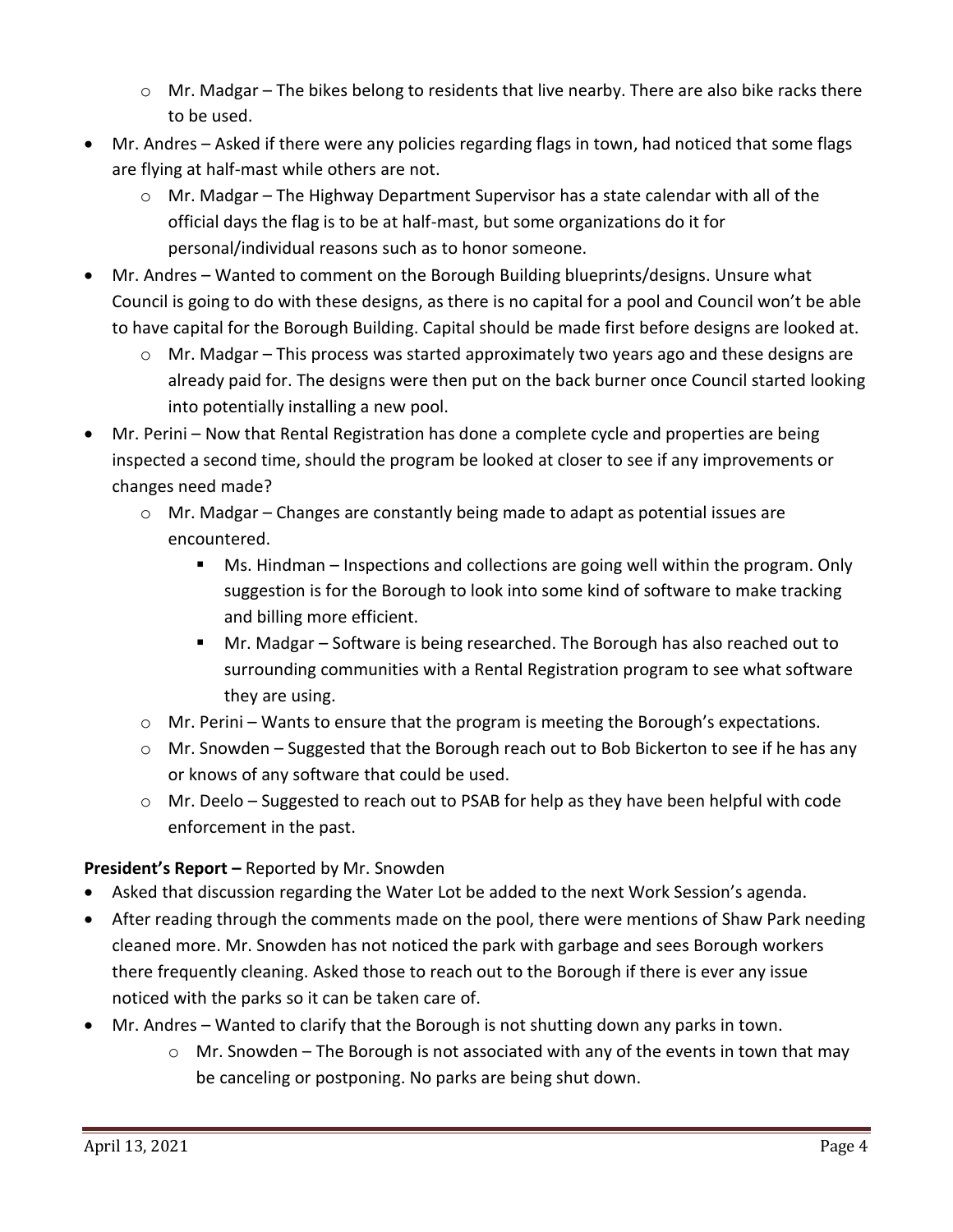### **Mayor Hamilton - No report**

### **Police Department – No report**

### **Fire Department** – Reported by Mr. Perini

 The Fire Department is still working on finding a suitable location for training. Discussions are ongoing with the Municipal Authority and Borough Engineer.

### **Emergency Management Coordinator –** Reported by Mr. Perini

Will not have the normal June exercise due to COVID-19.

### **Borough Engineer and Borough Municipal Authority Engineer –**

- Borough Engineer March 2021 report included in packet.
- Municipal Authority Engineer mid-February 2021 through mid-March 2021 report included in packet.
- 2021 Gas Line Replacement Project is moving along well and is ahead of schedule. The majority of the main lines have been put in. The Borough is getting close to finalizing reimbursement of paving with Columbia Gas. Once the reimbursement is finalized, the 2021 Paving Project will be put out to public bid. This will include the roads from Columbia Gas and also other roads in town.
	- o Mr. Perini Asked if paving will be done all at once or street by street.
		- Mr. Martone Fourth Street will be done once the ramps are completed, probably the beginning of May. Other streets such as River Road, Bank Street and other side streets will probably not be done until the end of the summer/beginning of fall. This will depend on when the Gas Line Replacement Project is completed.
- Meetings have been held regarding the yard waste/recycling area. The location has been finalized and will be located behind the sewage treatment plant; this property is owned by the Municipal Authority. The Municipal Authority will make a motion at their next meeting the approve the location and project. The project will be able to move forward after this motion is made.
- Mr. Bovalino Asked if there is a reasoning to when and how frequent the water lines are flushed. Flushing seems to be more frequent this year.
	- $\circ$  Mr. Martone When there is less movement in the lines and the water becomes stagnant, the lines need flushed to clear anything that may have accumulated out. The Municipal Authority ultimately follows DEP guidelines.

# **Solicitor Report –** Reported by Solicitor Fedeles

 Reminded Council members to complete and turn in their Statement of Financial Interest form, as they are due by the end of the month.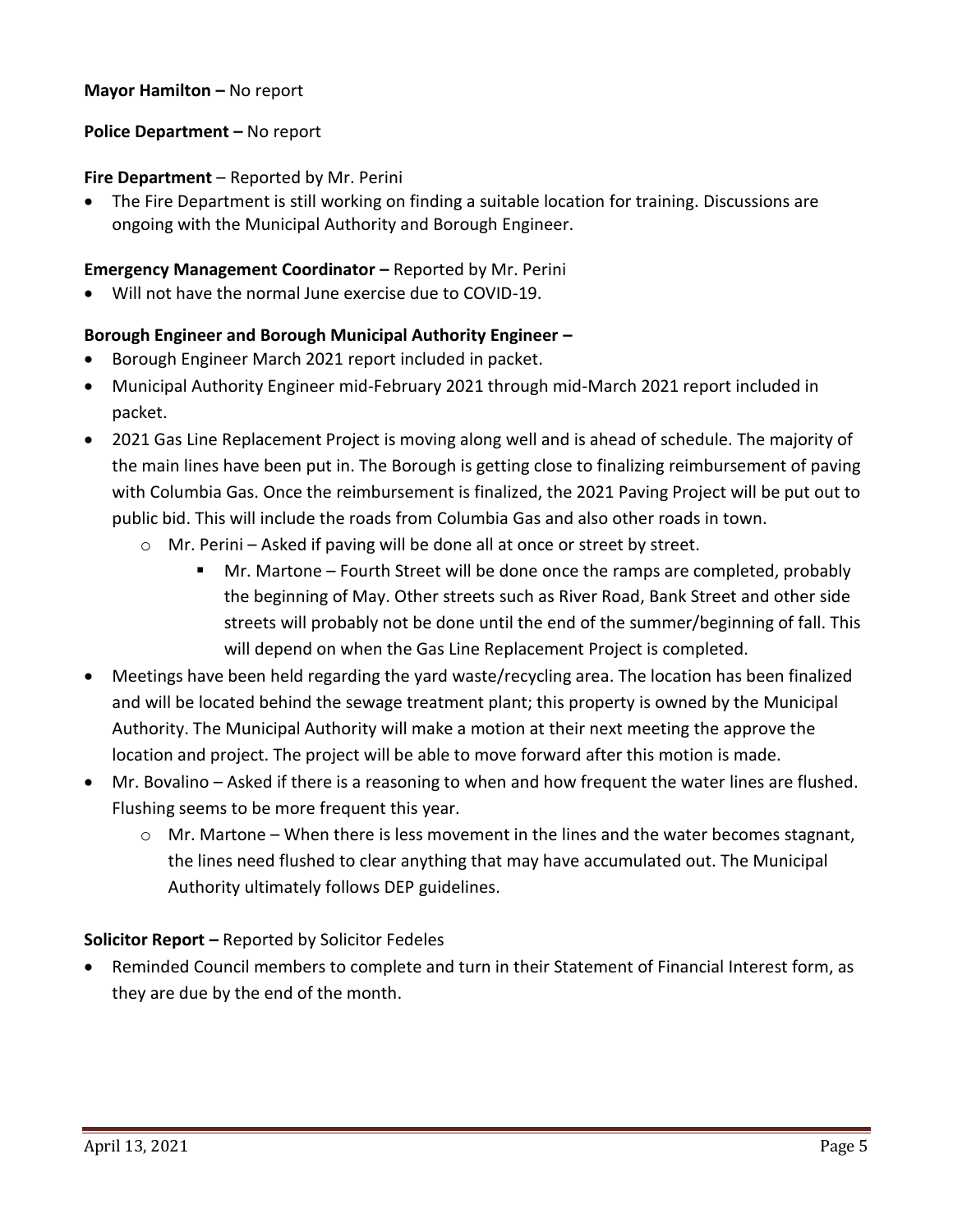# **Motions**

**Motion – Water-lot Project**

*Motion by Mr. Bovalino, I move that Beaver Borough Council approve the agreement with Zayo Group, LLC to install telecommunications infrastructure within the public right-of-way in various locations of the Borough. Seconded by Mr. Sebastian. Voice vote passed unanimously.*

# **Motion – Auditor Contract – Borough Yearly Audits**

*Motion by Mr. Perini, I move that Beaver Borough Council approve the attached three (3) year engagement letter from J. Martin & Associates, LLC to perform our 2020, 2021 and 2022 Borough audits. Seconded by Mr. Bovalino. Voice vote passed unanimously.*

# **Motion – Auditor Contract – Real Estate Tax Duplicate Receipts and Disbursements**

*Motion by Mr. Perini, I move that Beaver Borough Council approve the attached three (3) year engagement letter from J. Martin & Associates, LLC to perform our 2020, 2021 and 2022 Borough Real Estate Tax Duplicate Receipts and Disbursements audits. Seconded by Mr. Bovalino. Voice vote passed unanimously.*

# **Motion – Expand Current Pool Committee**

*Motion by Mr. Andres, I move that Beaver Borough Council expand the current Pool Committee from 3 council members to add no more that 6 at large members for a maximum total of 9 members. The expanded Ad Hoc Committee would explore financial contributions to the Pool Project. Members could include, but are not limited to, government officials from outside the Municipality as well as, foundation representatives, corporate donors, grant writers, community organizers and philanthropists. The committee would act in an advisory capacity to the Council with no legislative power. The terms of this committee would be 18 months. Seconded by Mr. Bovalino. Voice vote passed unanimously.*

# **Motion – Environmental Planning & Design Invoice**

*Motion by Mr. Bovalino, I move that Beaver Borough Council approve the attached invoice from Environmental Planning and Design dated February 16, 2021 in the amount of \$19,500 for Stage 1 and Stage 2 of Aquatic Facility Design, Inc. pool designs. Seconded by Mr. Sebastian.*

 Additional information and documentation were requested by Council to be presented at the next Work Session. Council President approved that this motion be voted on at the next Work Session.